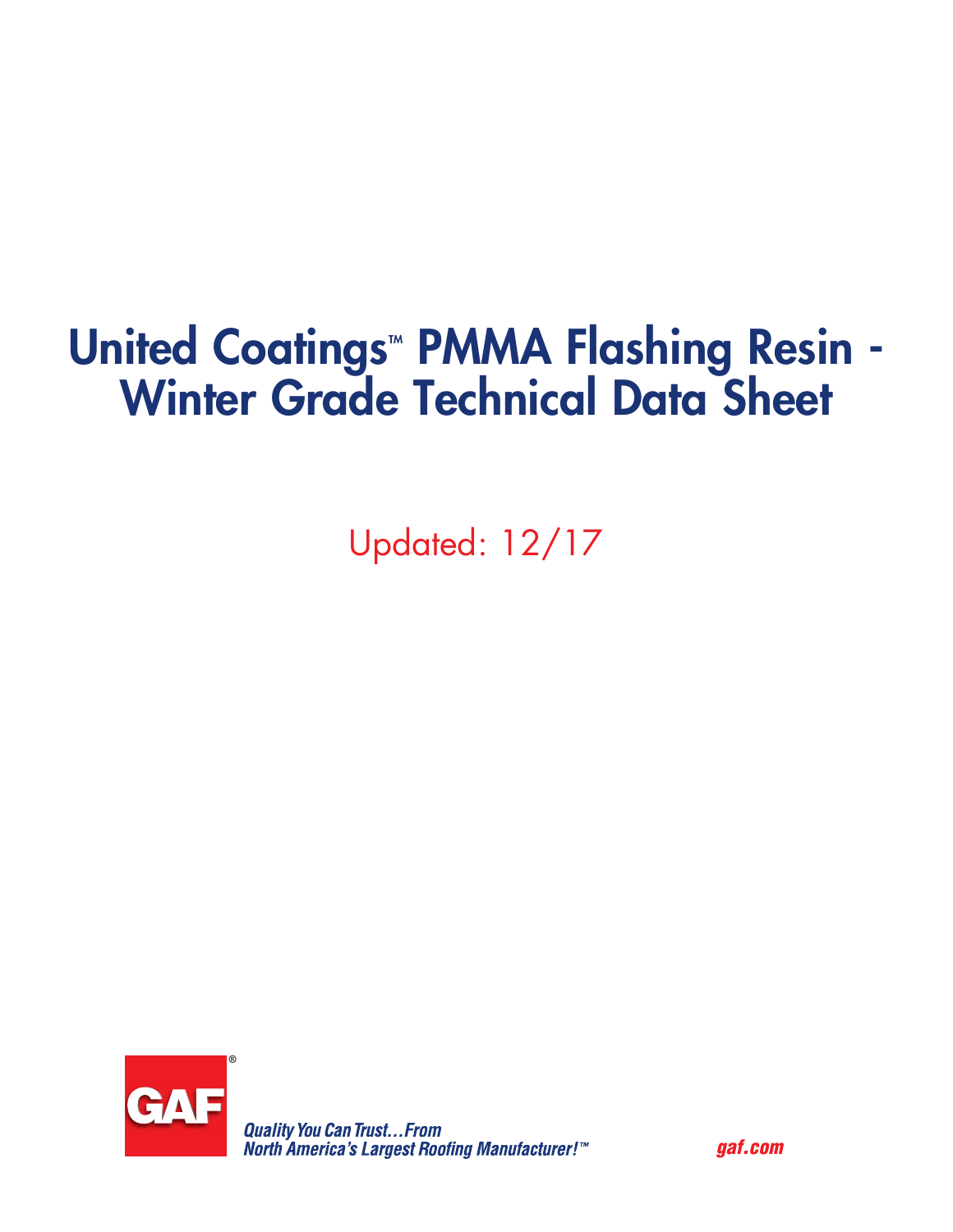

# **PMMA Flashing Resin** – **Winter Grade**

*Technical Data Sheet*



#### **PRODUCT DESCRIPTION**

**United Coatings**™ **PMMA Flashing Resin** – **Winter Grade** is a high-performance, multicomponent flexible PMMA resin for use in the **PMMA Flashing System. PMMA Flashing Resin** – **Winter Grade,** when mixed with **United Coatings™ PMMA Catalyst**, is combined with **United Coatings**™ **PMMA Fleece** to form a monolithic reinforced flashing membrane.

#### **PACKAGING & SHELF LIFE**

10 kg (22 lb.) resealable drums with locking rings.

Shelf life 12 months from date of manufacture in unopened containers, if stored properly in a clean and well-ventilated area at 32°F – 77°F (0°C – 25°C). Storage for continued periods outside this temperature range may shorten shelf life. Keep containers covered when not in use. **DO NOT** allow resin to freeze.

#### **GAF**

1 Campus Drive Parsippany, NJ 07054 1-800-ROOF-411 gaf.com

### *GAF Liquid-Applied*

*December 2017*

#### **BASIC USES & ADVANTAGES**

**United Coatings**™ **PMMA Flashing Resin – Winter Grade** is designed to reinforce areas of BUR and SBS substrates that are heavily alligatored or contain numerous cracks, seams, joints, or splits.

**NOTE: United Coatings**™ **PMMA Flashing Resin** is available in **Summer** and **Winter Grades**. Care should be taken to ensure that the correct formulation is used for the application based upon the ambient temperature.

#### **Advantages:**

- Ideal for repairing penetrations, curbs, and seams
- Good for smoothing and repairing heavy "alligatored" asphalt
- Used in conjunction with **United Coatings**™ **PMMA Fleece**
- **• Winter Grade** formula can be applied at lower temperatures

#### **PHYSICAL PROPERTIES**

|                         | UNITED COATINGS™ PMMA FLASHING RESIN –              |                                          |                                                        |  |  |
|-------------------------|-----------------------------------------------------|------------------------------------------|--------------------------------------------------------|--|--|
| WINTER GRADE            |                                                     | <b>Application</b>                       | $23^{\circ}F - 68^{\circ}F - 5^{\circ}C - 20^{\circ}C$ |  |  |
| <b>Solids by Volume</b> | 58% ( $\pm$ 2) [ASTM D5201]                         | <b>Temperature (Air)</b>                 |                                                        |  |  |
| <b>Tensile Strength</b> | 325 psi (2.24 MPa) $(\pm 25)$<br><b>IASTM D4121</b> | <b>Application</b><br><b>Temperature</b> | $23^{\circ}F - 77^{\circ}F + 5^{\circ}C - 25^{\circ}C$ |  |  |
| <b>Elongation</b>       | $200\%$ ( $\pm 25$ ) [ASTM D412]                    | (Surface)                                |                                                        |  |  |
| <b>VOC</b>              | $<$ 25 g/L                                          | <b>Colors</b>                            | White                                                  |  |  |

#### **APPLICATION INSTRUCTIONS**

**Substrate Preparation: Roof must have positive drainage** with no moisture trapped in the roof assemblies. Clean applicable area with **United Coatings**™ **PMMA Cleaner.**  Roof substrate must be clean, completely dry, and free from any foreign matter. Check for any damaged roof membranes, including all flashings and penetrations, and repair before coating application commences. See gaf.com for more information.

**Mixing: United Coatings™ PMMA Flashing Resin – Winter Grade** is a two-part system which must be

mixed with **United Coatings™ PMMA Catalyst**. If batch mixing, thoroughly mix the entire drum of resin for 2 to 3 minutes prior to pouring resin into a second container. Catalyze only the amount of resin that can be used within the anticipated pot life. Add premeasured catalyst to the resin, stir for 2 minutes using a slow-speed mechanical agitator or mixing stick, and apply to the substrate. The amount of catalyst needed is based on the weight of the resin used, and varies with the ambient temperature as shown in the chart below. Pot life is approximately 15 minutes at 68°F (20°C).

Pot life will be reduced if the resin is at higher temperatures. Pot life can be maximized by storing product under controlled conditions and ensuring that the resin is at the lower end of storage temperature range during/following the addition of catalyst and prior to application.

#### **Application: United Coatings™ PMMA Flashing**

**Resin – Winter Grade** may be applied by brush or roller. Workers must use only butyl rubber or nitrile gloves when mixing or applying this product. For smooth substrates, apply at a rate of 0.19 kg/sq. ft. (2.0 kg/m²) for base coat and 0.12 kg/sq. ft. (1.3 kg/m²) for top coat. For granulated substrates, apply at a rate of 0.28 kg/sq. ft (3.0 kg/m²) for base coat and 0.12 kg/sq. ft. (1.3 kg/m²) for top coat. A minimum of 2 coats should be applied and reinforced with fabric. Total coverage should be 0.31 kg/sq. ft. (3.3 kg/m²) for smooth and 0.40 kg/sq. ft. (4.3 kg/m²) for granulated and is dependent on the substrate. See gaf.com for details.

**For Application Questions: Contact GAF Technical** Services at 1-800-766-3411 or visit gaf.com.